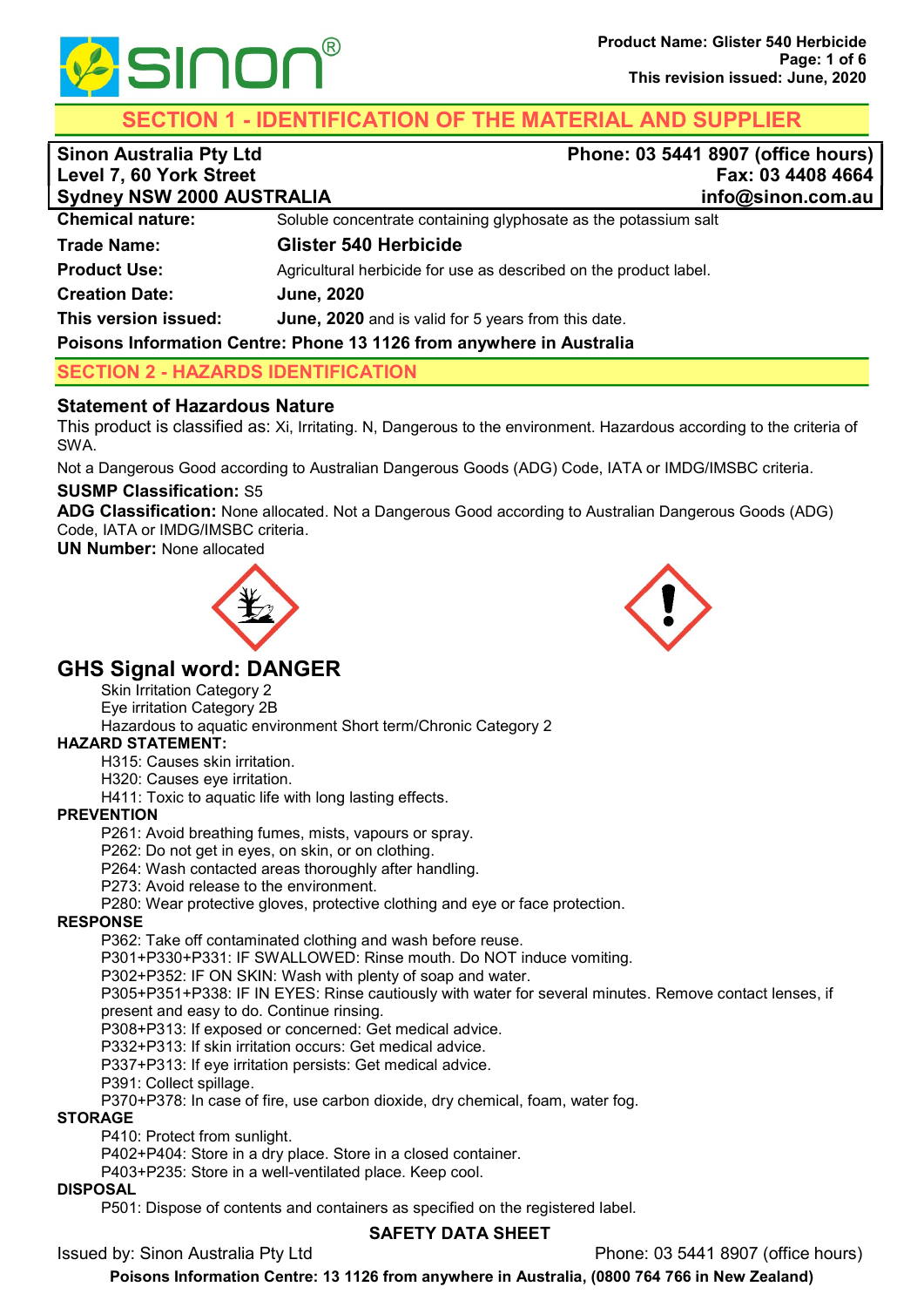

#### mergency Overview

#### **Physical Description & Colour: Yellowish liquid.**

#### **Odour:** Mild amine odour.

Major Health Hazards: Glyphosate is practically nontoxic by ingestion and skin absorption, with a reported acute oral LD $_{50}$  of 5600 mg/kg in the rat. Glyphosate is reportedly not irritating to the skin of rabbits, and does not induce skin sensitization in guinea pigs. It does cause eye irritation in rabbits. Some formulations may cause much more extreme irritation of the skin or eyes. In a number of human volunteers, patch tests produced no visible skin changes or sensitization. Irritating to eyes and skin.

## SECTION 3 - COMPOSITION/INFORMATION ON INGREDIENTS

| Ingredients                     | <b>CAS No</b> | Conc, g/L | TWA $(mg/m^3)$ STEL $(mg/m^3)$ |         |
|---------------------------------|---------------|-----------|--------------------------------|---------|
| Glyphosate (as potassium salt)  | 1071-83-6     | 540       | not set                        | not set |
| Other non hazardous ingredients | secret        | to 1 L    | not set                        | not set |

This is a commercial product whose exact ratio of components may vary slightly. Minor quantities of other non hazardous ingredients are also possible.

The SWA TWA exposure value is the average airborne concentration of a particular substance when calculated over a normal 8 hour working day for a 5 day working week. The STEL (Short Term Exposure Limit) is an exposure value that may be equalled (but should not be exceeded) for no longer than 15 minutes and should not be repeated more than 4 times per day. There should be at least 60 minutes between successive exposures at the STEL. The term "peak "is used when the TWA limit, because of the rapid action of the substance, should never be exceeded, even briefly.

#### CTION 4 - FIRST AID MEASURES

## General Information:

You should call The Poisons Information Centre if you feel that you may have been poisoned, burned or irritated by this product. The number is 13 1126 from anywhere in Australia (0800 764 766 in New Zealand) and is available at all times. Have this SDS with you when you call.

Inhalation: First aid is not generally required. If in doubt, contact a Poisons Information Centre or a doctor.

Skin Contact: Wash gently and thoroughly with warm water (use non-abrasive soap if necessary) for 10-20 minutes or until product is removed. Under running water, remove contaminated clothing, shoes and leather goods (e.g. watchbands and belts) and completely decontaminate them before reuse or discard. If irritation persists, repeat flushing and seek medical attention.

Eye Contact: Immediately flush the contaminated eye(s) with lukewarm, gently flowing water for 15 minutes or until the product is removed, while holding the eyelid(s) open. Take care not to rinse contaminated water into the unaffected eye or onto the face. Obtain medical attention immediately. Take special care if exposed person is wearing contact lenses.

Ingestion: If swallowed, do NOT induce vomiting. Wash mouth with water and contact a Poisons Information Centre, or call a doctor.

## SECTION 5 - FIRE FIGHTING MEASURES

**Fire and Explosion Hazards**: The major hazard in fires is usually inhalation of heated and toxic or oxygen deficient (or both), fire gases. There is no risk of an explosion from this product under normal circumstances if it is involved in a fire.

Fire decomposition products from this product may be toxic if inhaled. Take appropriate protective measures. **Extinguishing Media:** In case of fire, use carbon dioxide, dry chemical, foam or water fog.

Fire Fighting: When fighting fires involving significant quantities of this product, no special equipment is believed to be necessary.

| <b>Flash point:</b>              | No data  |
|----------------------------------|----------|
| <b>Upper Flammability Limit:</b> | No data. |
| <b>Lower Flammability Limit:</b> | No data. |
| <b>Autoignition temperature:</b> | No data. |
| <b>Flammability Class:</b>       | No data. |

# SECTION 6 - ACCIDENTAL RELEASE MEASURES

Accidental release: In the event of a major spill, prevent spillage from entering drains or water courses. Wear full protective clothing including eye/face protection. All skin areas should be covered. See below under Personal Protection regarding Australian Standards relating to personal protective equipment. Suitable materials for protective clothing include PVC and Nitrile. Eye/face protective equipment should comprise, as a minimum, protective goggles. If there is a significant chance that vapours or mists are likely to build up in the cleanup area, we recommend that you

# SAFETY DATA SHEET

Issued by: Sinon Australia Pty Ltd Phone: 03 5441 8907 (office hours)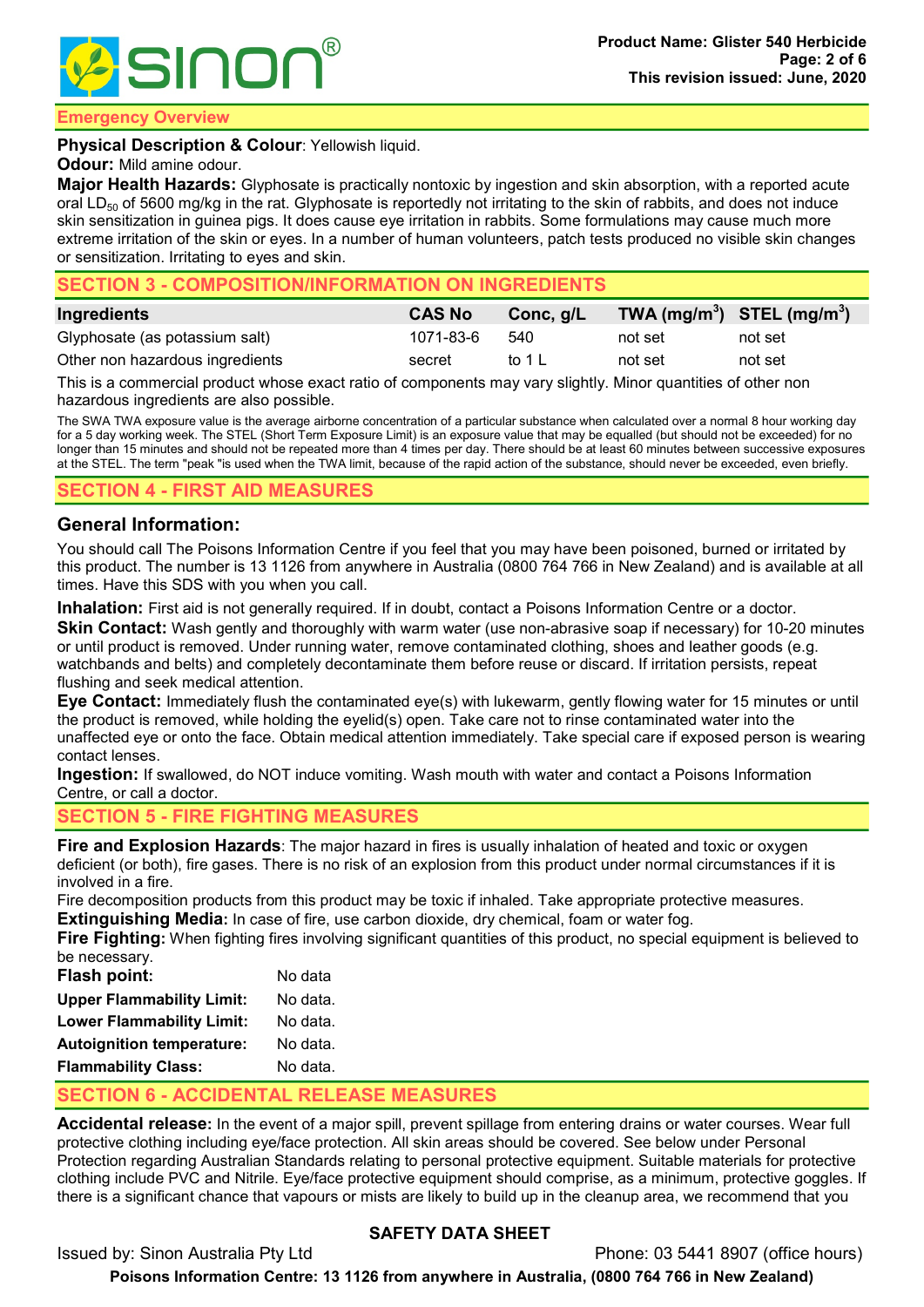

use a respirator. Usually, no respirator is necessary when using this product. However, if you have any doubts consult the Australian Standard mentioned below (section 8).

Stop leak if safe to do so, and contain spill. Absorb onto sand, vermiculite or other suitable absorbent material. If spill is too large or if absorbent material is not available, try to create a dike to stop material spreading or going into drains or waterways. Sweep up and shovel or collect recoverable product into labelled containers for recycling or salvage, and dispose of promptly. Recycle containers wherever possible after careful cleaning. Refer to product label for specific instructions. After spills, wash area preventing runoff from entering drains. If a significant quantity of material enters drains, advise emergency services. Full details regarding disposal of used containers, spillage and unused material may be found on the label. If there is any conflict between this SDS and the label, instructions on the label prevail. Ensure legality of disposal by consulting regulations prior to disposal. Thoroughly launder protective clothing before storage or re-use. Advise laundry of nature of contamination when sending contaminated clothing to laundry.

## **CTION 7 - HANDLING AND STORAGE**

Handling: Keep exposure to this product to a minimum, and minimise the quantities kept in work areas. Check Section 8 of this SDS for details of personal protective measures, and make sure that those measures are followed. The measures detailed below under "Storage" should be followed during handling in order to minimise risks to persons using the product in the workplace. Also, avoid contact or contamination of product with incompatible materials listed in Section 10.

Storage: This product is a Scheduled Poison. Observe all relevant regulations regarding sale, transport and storage of this schedule of poison. Protect this product from light. Store in the closed original container in a dry, cool, wellventilated area out of direct sunlight. Make sure that the product does not come into contact with substances listed under "Incompatibilities" in Section 10. Some liquid preparations settle or separate on standing and may require stirring before use. Check packaging - there may be further storage instructions on the label.

## **CTION 8 - EXPOSURE CONTROLS AND PERSONAL PROTECTION**

The following Australian Standards will provide general advice regarding safety clothing and equipment:

Respiratory equipment: AS/NZS 1715, Protective Gloves: AS 2161, Occupational Protective Clothing: AS/NZS 4501 set 2008, Industrial Eye Protection: AS1336 and AS/NZS 1337, Occupational Protective Footwear: AS/NZS2210.

#### SWA Exposure Limits TWA (mg/m<sup>3</sup>)

 $\mathsf{STEL}\;(\mathsf{mg/m^3})$ 

Exposure limits have not been established by SWA for any of the significant ingredients in this product.

The ADI for Glyphosate (as potassium salt) is set at 0.3mg/kg/day. The corresponding NOEL is set at 30mg/kg/day. ADI means Acceptable Daily Intake; NOEL means No-observable-effect-level. Data from Australian ADI List, March 2017.

No special equipment is usually needed when occasionally handling small quantities. The following instructions are for bulk handling or where regular exposure in an occupational setting occurs without proper containment systems.

Ventilation: This product should only be used in a well ventilated area. If natural ventilation is inadequate, use of a fan is suggested.

Eye Protection: Protective glasses or goggles should be worn when this product is being used. Failure to protect your eyes may cause them harm. Emergency eye wash facilities are also recommended in an area close to where this product is being used.

Skin Protection: Prevent skin contact by wearing impervious gloves, clothes and, preferably, apron. Make sure that all skin areas are covered. See below for suitable material types.

Protective Material Types: We suggest that protective clothing be made from the following materials: PVC, nitrile. Respirator: Usually, no respirator is necessary when using this product. However, if you have any doubts consult the Australian Standard mentioned above.

Eyebaths or eyewash stations and safety deluge showers should, if practical, be provided near to where this product is being handled commercially.

# CTION 9 - PHYSICAL AND CHEMICAL PROPERTIES:

| <b>Physical Description &amp; colour:</b> | Yellowish liquid.                                |
|-------------------------------------------|--------------------------------------------------|
| Odour:                                    | Mild amine odour.                                |
| <b>Boiling Point:</b>                     | Not available.                                   |
| <b>Freezing/Melting Point:</b>            | No specific data. Liquid at normal temperatures. |
| <b>Volatiles:</b>                         | No data.                                         |
| <b>Vapour Pressure:</b>                   | No data.                                         |
| <b>Vapour Density:</b>                    | No data.                                         |
| <b>Specific Gravity:</b>                  | $1.35 - 1.37$ .                                  |
| <b>Water Solubility:</b>                  | Miscible.                                        |
| pH:                                       | Approx 4.7.                                      |

# SAFETY DATA SHEET

Issued by: Sinon Australia Pty Ltd Phone: 03 5441 8907 (office hours)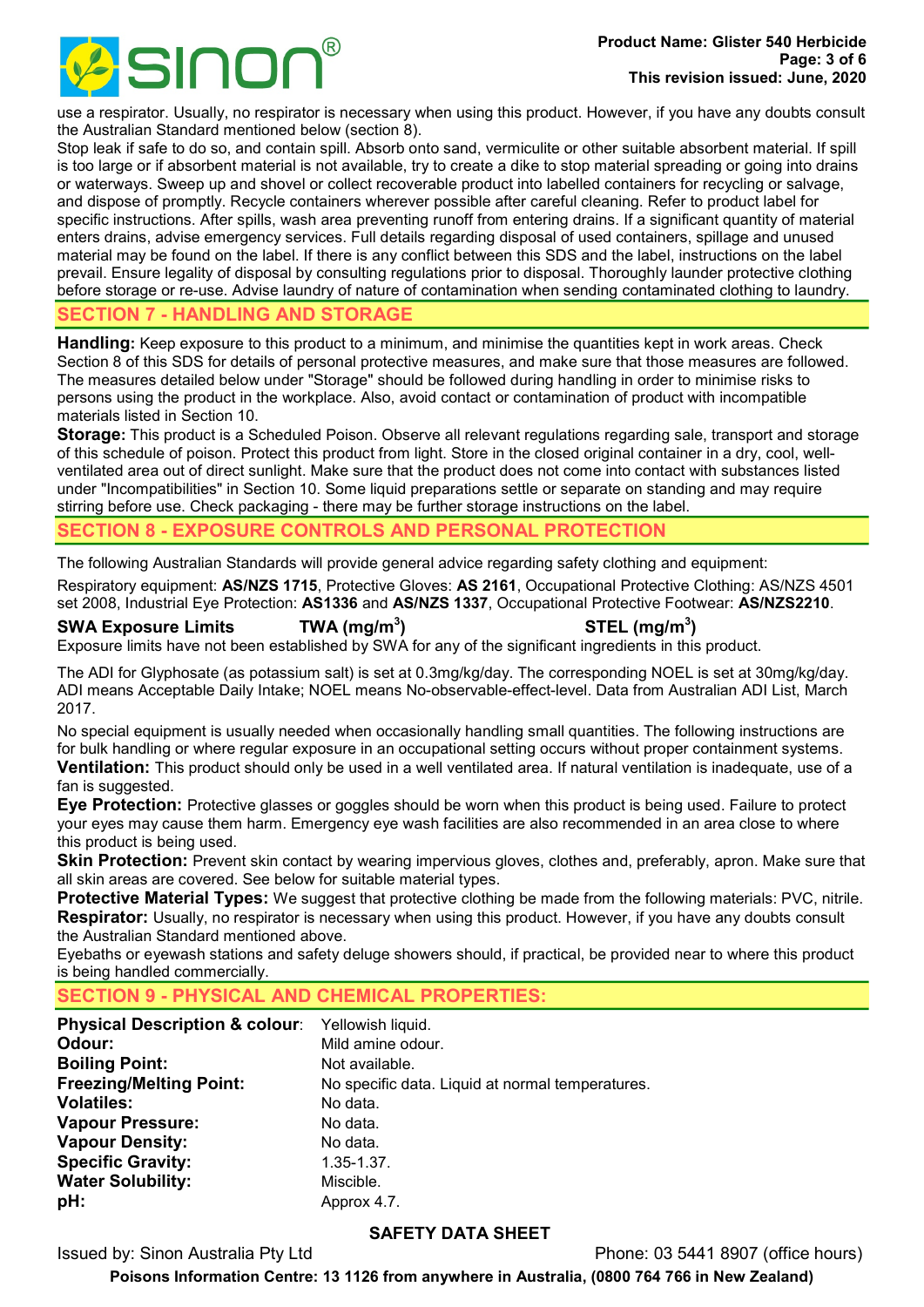

| Volatility:                           | No data. |
|---------------------------------------|----------|
| <b>Odour Threshold:</b>               | No data. |
| <b>Evaporation Rate:</b>              | No data. |
| <b>Coeff Oil/water Distribution:</b>  | No data  |
| <b>Autoignition temp:</b>             | No data. |
| SECTION 10 - STABILITY AND REACTIVITY |          |

Reactivity: This product is unlikely to react or decompose under normal storage conditions. However, if you have any doubts, contact the supplier for advice on shelf life properties.

Conditions to Avoid: Protect this product from light. Store in the closed original container in a dry, cool, wellventilated area out of direct sunlight.

Incompatibilities: strong acids, strong bases, strong oxidising agents.

Fire Decomposition: Combustion forms carbon dioxide, and if incomplete, carbon monoxide and possibly smoke. Water is also formed. May form nitrogen and its compounds, and under some circumstances, oxides of nitrogen. Occasionally hydrogen cyanide gas in reducing atmospheres. May form oxides of sulfur (sulfur dioxide is a respiratory hazard) and other sulfur compounds. Most will have a foul odour. May form oxides of phosphorus and other phosphorus compounds. Carbon monoxide poisoning produces headache, weakness, nausea, dizziness, confusion, dimness of vision, disturbance of judgment, and unconsciousness followed by coma and death. **Polymerisation:** This product will not undergo polymerisation reactions.

# SECTION 11 - TOXICOLOGICAL INFORMATION

Toxicity: An information profile for Glyphosate is available at http://extoxnet.orst.edu/pips/ghindex.html **Acute toxicity:** Oral LD<sub>50</sub> values for glyphosate are greater than 10,000 mg/kg in mice, rabbits, and goats. The toxicities of the technical acid (glyphosate) and the formulated product are nearly the same. It is practically nontoxic by skin exposure, with reported dermal  $LD_{50}$  values of greater than 5000 mg/kg for the acid and isopropylamine salt. The trimethylsulfonium salt has a reported dermal  $LD_{50}$  of greater than 2000 mg/kg. The reported 4-hour rat inhalation  $LC_{50}$  values for the technical acid and salts were 5 to 12 mg/L, indicating moderate toxicity via this route. Some formulations may show high acute inhalation toxicity. While it does contain a phosphatyl functional group, it is not structurally similar to organophosphate pesticides which contain organophosphate esters, and it does not significantly inhibit cholinesterase activity.

Chronic toxicity: Studies of glyphosate lasting up to 2 years, have been conducted with rats, dogs, mice, and rabbits, and with few exceptions no effects were observed. For example, in a chronic feeding study with rats, no toxic effects were observed in rats given doses as high as 400 mg/kg/day. Also, no toxic effects were observed in a chronic feeding study with dogs fed up to 500 mg/kg/day, the highest dose tested.

Reproductive effects: Laboratory studies show that glyphosate produces reproductive changes in test animals very rarely and then only at very high doses (over 150 mg/kg/day). It is unlikely that the compound would produce reproductive effects in humans.

Teratogenic effects: In a teratology study with rabbits, no developmental toxicity was observed in the foetuses at the highest dose tested (350 mg/kg/day). Glyphosate does not appear to be teratogenic.

Mutagenic effects: Glyphosate mutagenicity and genotoxicity assays have been negative. It appears that glyphosate is not mutagenic.

Carcinogenic effects: There was limited evidence for Glyphosate of carcinogenicity in humans for non -Hodgkin lymphoma. The evidence in humans is from studies of exposures, mostly agricultural, in the USA, Canada, and Sweden published since 2001. In addition, there is convincing evidence that glyphosate also can cause cancer in laboratory animals.

In 2015, IARC classified glyphosate as 'probably carcinogenic to humans', but has since (May 2016) concluded glyphosate is unlikely to pose a carcinogenic or genotoxic risk to humans.

Organ toxicity: Some microscopic liver and kidney changes, but no observable differences in function or toxic effects, have been seen after lifetime administration of glyphosate to test animals.

Fate in humans and animals: Glyphosate is poorly absorbed from the digestive tract and is largely excreted unchanged by mammals. At 10 days after treatment, there were only minute amounts in the tissues of rats fed glyphosate for 3 weeks. Cows, chickens, and pigs fed small amounts of glyphosate had undetectable levels (less than 0.05 ppm) in muscle tissue and fat. Levels in milk and eggs were also undetectable (less than 0.025 ppm). Glyphosate has no significant potential to accumulate in animal tissue.

Classification of Hazardous Ingredients

Ingredient **Risk Phrases** 

Glyphosate salts

Hazardous to the aquatic environment (chronic) – category 2

# SAFETY DATA SHEET

Issued by: Sinon Australia Pty Ltd Phone: 03 5441 8907 (office hours)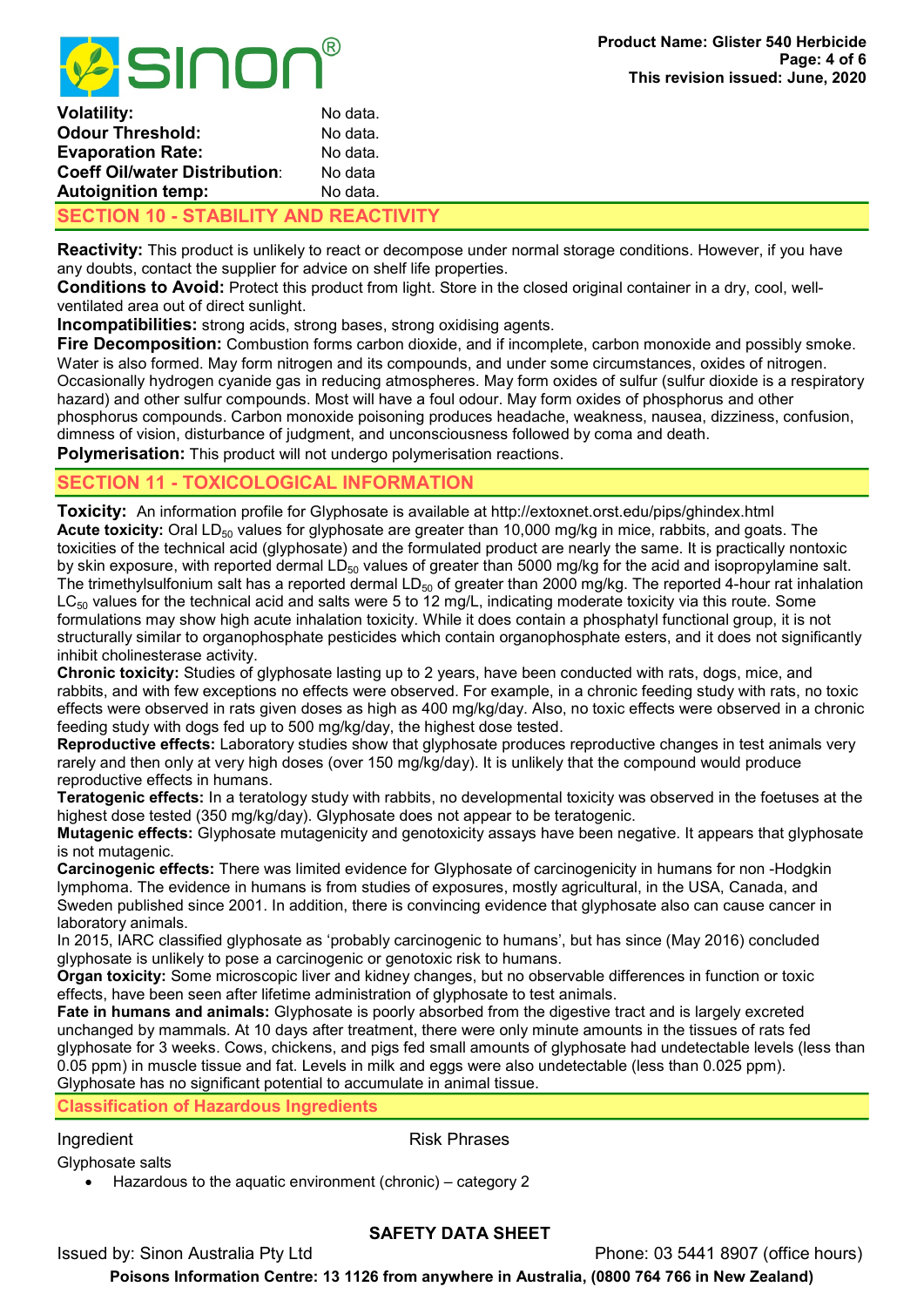

## tential Health Effects

# Inhalation:

Short Term Exposure: Available data indicates that this product is not harmful. In addition product is unlikely to cause any discomfort or irritation.

**Long Term Exposure:** No data for health effects associated with long term inhalation.

## Skin Contact:

Short Term Exposure: This product is a skin irritant. Symptoms may include itchiness and reddening of contacted skin. Other symptoms may also become evident, but if treated promptly, all should disappear once exposure has ceased.

Long Term Exposure: No data for health effects associated with long term skin exposure.

# Eye Contact:

**Short Term Exposure:** This product is an eye irritant. Symptoms may include stinging and reddening of eyes and watering which may become copious. Other symptoms may also become evident. If exposure is brief, symptoms should disappear once exposure has ceased. However, lengthy exposure or delayed treatment may cause permanent damage

Long Term Exposure: No data for health effects associated with long term eye exposure.

## Ingestion:

**Short Term Exposure:** Significant oral exposure is considered to be unlikely. Available data shows that this product is not harmful. However, this product is an oral irritant. Symptoms may include burning sensation and reddening of skin in mouth and throat. Other symptoms may also become evident, but all should disappear once exposure has ceased.

**Long Term Exposure:** No data for health effects associated with long term ingestion.

## Carcinogen Status:

SWA: No significant ingredient is classified as carcinogenic by SWA.

NTP: No significant ingredient is classified as carcinogenic by NTP.

IARC: Glyphosate is classed 2a by IARC - probably carcinogenic to humans.

See the IARC website for further details. A web address has not been provided as addresses frequently change.

# CTION 12 - ECOLOGICAL INFORMATION

Toxic to aquatic organisms, may cause long-term adverse effects to the aquatic environment.

Effects on birds: Glyphosate is not harmful to wild birds. The dietary  $LC_{50}$  in both mallards and bobwhite quail is greater than 4500 ppm.

Effects on aquatic organisms: Technical glyphosate acid is practically nontoxic to fish and may be slightly toxic to aquatic invertebrates. The reported 96-hour LC $_{50}$  values for other aquatic species include greater than 10 mg/L in Atlantic oysters, 934 mg/L in fiddler crab, and 281 mg/L in shrimp. The 48-hour LC50 for glyphosate in Daphnia (water flea), an important food source for freshwater fish, is 780 mg/L. Some formulations may be more toxic to fish and aquatic species due to differences in toxicity between the salts and the parent acid or to surfactants used in the formulation. There is a very low potential for the compound to build up in the tissues of aquatic invertebrates or other aquatic organisms.

**Effects on other organisms:** Glyphosate is nontoxic to honeybees. Its oral and dermal LD<sub>50</sub> is greater than 0.1 mg/ bee. The reported contact LC<sub>50</sub> values for earthworms in soil are greater than 5000 ppm for both the glyphosate trimethylsulfonium salt and formulated product.

#### Environmental Fate:

Breakdown in soil and groundwater: Glyphosate is moderately persistent in soil, with an estimated average half-life of 47 days. Reported field half-lives range from 1 to 174 days. It is strongly adsorbed to most soils, even those with lower organic and clay content.

Breakdown in water: In water, glyphosate is strongly adsorbed to suspended organic and mineral matter and is broken down primarily by microorganisms. Its half-life in pond water ranges from 12 days to 10 weeks. Breakdown in vegetation: Glyphosate may be translocated throughout the plant, including to the roots. It is extensively metabolized by some plants, while remaining intact in others.

# SECTION 13 - DISPOSAL CONSIDERATIONS

Disposal: Special help is available for the disposal of Agricultural Chemicals. The product label will give general advice regarding disposal of small quantities, and how to cleanse containers. However, for help with the collection of unwanted rural chemicals, contact ChemClear 1800 008 182 http://www.chemclear.com.au/ and for help with the disposal of empty drums, contact DrumMuster http://www.drummuster.com.au/ where you will find contact details for your area.

# SAFETY DATA SHEET

Issued by: Sinon Australia Pty Ltd Phone: 03 5441 8907 (office hours) Poisons Information Centre: 13 1126 from anywhere in Australia, (0800 764 766 in New Zealand)